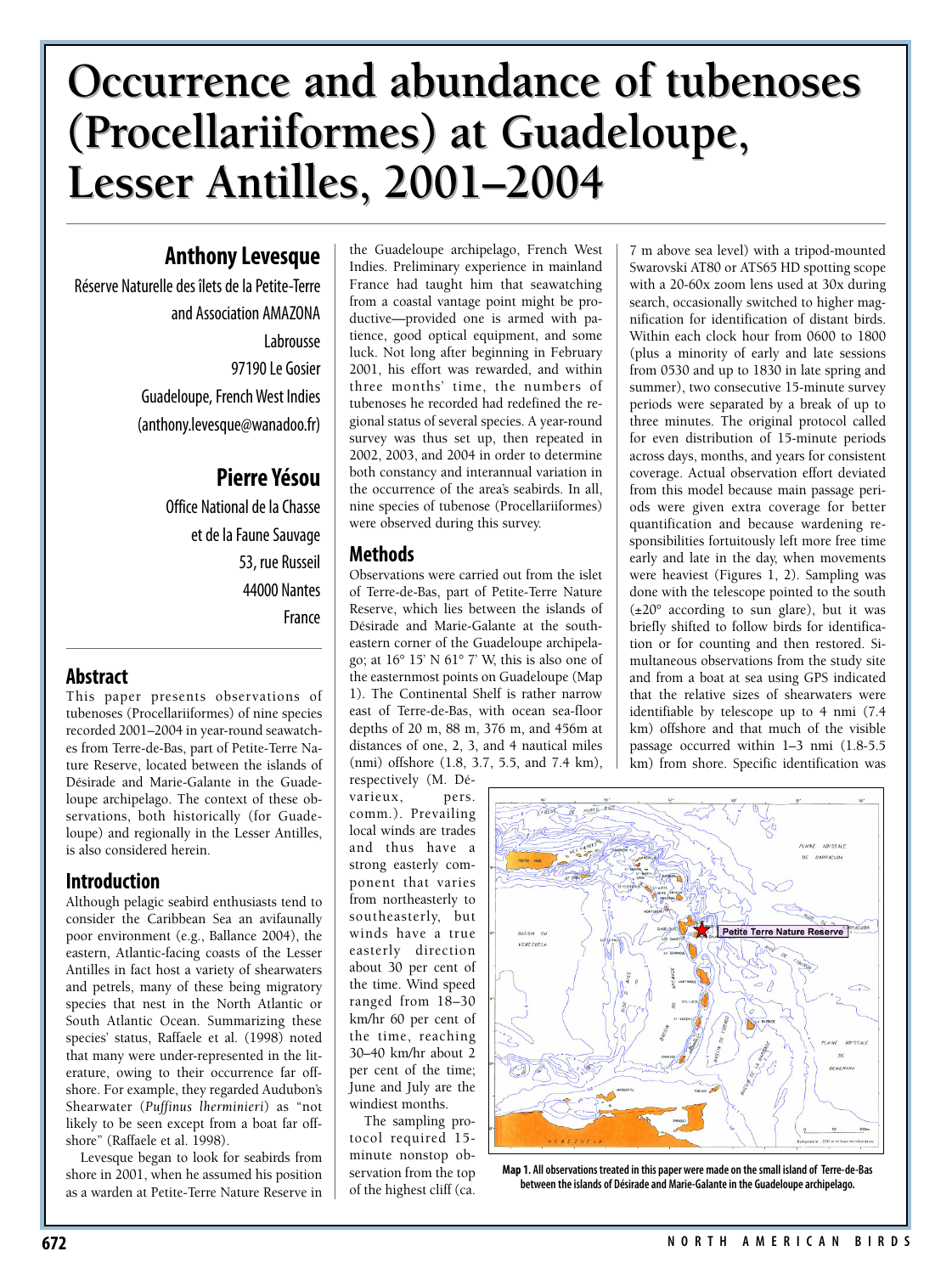

**Figure 1. Distribution of the observation effort per month. The effort was kept low in autumn (down to 11 hours in October, i.e. on average one 15-minute observation period every three days) due to the very low frequency of birds detected at that time of the year; the effort was intensified during periods that proved to be most productive.**





based on plumage and structural characters (Harrison 1985, 1987; Raffaele et al. 1998; Sibley 2000), but flight behaviors were also carefully scrutinized and eventually also used for identification. At such distances, for instance, distinguishing Manx (*Puffinus puffinus*) from Audubon's Shearwaters based on plumage characters was often challenging; structure and flight patterns were thus the main features used to tell these species apart. Manx Shearwater alternates a brief series of strong, shallow beats of straight wings and long glides on slightly arched wings; its trajectory arcs above sea level during the glide as wind strengthens, and under strong winds it mostly glides, arcing sharply upward from the sea surface up to many meters high, then veering sharply downward again. Conversely, Audubon's Shearwater undertakes much shorter, shallower glides on

more arched wings, interspersed with frequent series of faster wingbeats than Manx—and these bursts of flapping were also of greater duration than Manx's. This flight behavior is typical of the species in both low winds and at higher wind speeds. While the first author was responsible for most of the field observations, the second author, who has extensive experience with Atlantic shearwaters, joined for the survey for 10 days in April 2004 to verify identification characters.

Without exception, when birds occurred close enough to shore to allow plumage characters to be studied, we found that the identification based on plumage characters corresponded to the identification based on flight action and structure. Pelagic trips in spring 2004 (up to 33 nmi [60 km] offshore) were also conducted in order to check the identification characters used in shearwater and storm-petrel identification; seabirds were attracted close to the vessel with fish oil and small pieces of fish.

Data obtained during each 15-minute period, including all sampling zeros, were pooled per hour and per month, leading to the calculation of the mean number of individuals of a given species observed per hour during a given month. Multiplied by the number of hours with daylight and the number of days per month, this database also permits a rough estimate of the number of birds that passed through the study area over a given period.

#### **Results in Context Shearwaters and petrels**

From April 2001 to December 2004, 7513 shearwaters and petrels (Procellariidae) were sampled during 380 hours of seawatching; 88 per cent of these (6611) were identified to species. Those unidentified birds were scored as "large shearwaters" or "small black-andwhite shearwaters" (Table 1).

**Black-capped Petrel** (*Pterodroma hasitata*)—Three individuals were seen in early

**Table 1. Monthly distribution of shearwaters, petrels, and storm-petrels off Petite-Terre, Guadeloupe, 2001-2004, with level of sea-watching effort (hours per month). Numbers in square brackets indicate unconfirmed identifications.**

|                                  | Jan  | Feb   | Mar  | Apr   | May   | Jun     | Jul   | Aug  | Sep   | 0ct | Nov   | Dec   | <b>TOTAL</b> |
|----------------------------------|------|-------|------|-------|-------|---------|-------|------|-------|-----|-------|-------|--------------|
| <b>Manx Shearwater</b>           |      | 85    | 2245 | 139   | 56    | 4       |       |      |       |     |       | 6     | 2543         |
| <b>Audubon's Shearwater</b>      |      |       |      | 98    | 339   | 125     |       |      |       |     |       |       | 581          |
| <b>Manx/Audubon's Shearwater</b> |      | 20    | 30   | 49    | 49    | 30      |       |      |       |     |       |       | 206          |
| <b>Greater Shearwater</b>        |      |       |      |       |       | 1547    | 501   |      |       |     |       |       | 2051         |
| Cory's Shearwater                |      |       |      |       | 18    | 463     | 91    |      |       |     | 42    | 5     | 627          |
| <b>Sooty Shearwater</b>          |      |       |      |       |       |         |       |      |       |     |       |       | 10           |
| Greater/Cory's Shearwater        |      |       |      |       |       | 268     | 88    |      |       |     |       | 3     | 377          |
| <b>Black-capped Petrel</b>       |      |       |      |       |       |         |       |      |       |     |       |       |              |
| gadfly petrel (Pterodroma sp.)   |      |       |      |       |       |         |       |      |       |     |       |       |              |
| <b>Bulwer's Petrel</b>           |      |       |      |       |       | $1[+1]$ | $[1]$ |      |       |     |       |       | $1[+2]$      |
| <b>Wilson's Storm-Petrel</b>     |      |       | 63   | 359   | 282   | 51      |       |      |       |     |       |       | 765          |
| Leach's Storm-Petrel             |      |       |      | 26    | 14    |         |       |      |       |     |       |       | 46           |
| unidentified storm-petrel        |      |       | 33   | 97    | 138   | 19      |       |      |       |     |       |       | 297          |
| <b>Total number of birds</b>     | 22   | 121   | 2379 | 770   | 913   | 2513    | 692   | 8    |       | 11  | 60    | 23    | 7513         |
| <b>Total number of hours</b>     | 25.5 | 31.25 | 37   | 30.25 | 50.25 | 60      | 45.5  | 32.5 | 13.25 | 11  | 18.75 | 24.75 | 380          |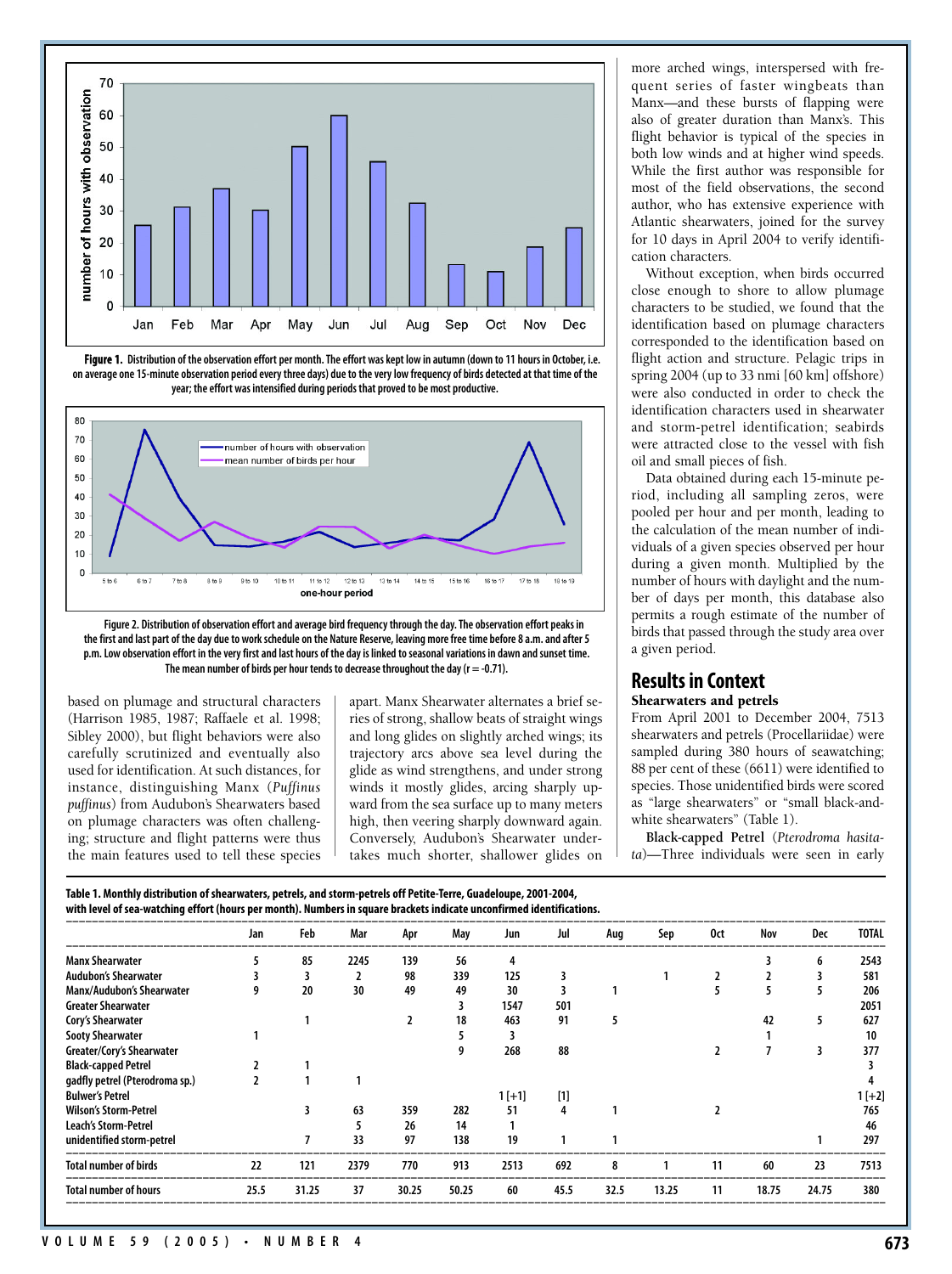2004 (7 and 14 January, 4 February); four more gadfly petrels (*Pterodroma* sp*.*) seen in the same period were also most likely this species. Black-capped Petrel had not been reported near Guadeloupe since breeding ceased to be reported in the eighteenth century or early nineteenth century (Pinchon 1976). According to Raffaele et al. (1998), a few pairs of this endangered species may still breed on nearby Dominica, although there no confirmed recent reports apart from a few birds reported off this island (A. R. Keith, pers. comm.).

**Bulwer's Petrel** (*Bulweria bulwerii*)—One was seen 11 June 2003 following a period of strong easterly winds (50–80 km/hr) lasting several days, and two more singles were suspected that year on 12 June and 5 July. Bulwer's Petrel was previously recorded at sea near Curaçao (13 May 1970; Voous 1983), at sea off Dominica (21 April 2003; Norton et al. 2003), and as a corpse on an islet off Trinidad in January 1961 (ffrench 1991). Although reported as a vagrant in Barbados by Raffaele et al. (1998), those reports are now considered "unsupported" (four reports; three confirmed but just east of the Barbados Exclusive Economic Zone) in the forthcoming Barbados checklist (Buckley et al., in

press). Similarly, it cannot be added to the list of species recorded in Guadeloupe yet: according to the criteria in place for the French West Indies, any species new to the area needs to be either photographed or seen by at least two experienced observers.

#### **Large shearwaters**

Out of 3065 large shearwaters recorded during the study, 2688 (88%) were identified to species: 2051 Greater Shearwaters (*Puffinus gravis*), 377 Cory's Shearwaters (*Calonectris diomedea*). Another 637 were logged as unidentified large shearwaters (Greater or Cory's). (No individuals resembling the recently split Cape Verde Shearwater [*Calonectris edwardsii*] were observed, but differences from Greater/Cory's would likely to be difficult to perceive at a distance. In many cases of distant shearwaters recorded as Cory's, we cannot rule out *edwardsii*.) Somewhat surprisingly, only 10 Sooty Shearwaters (*Puffinus griseus*) were recorded during the survey. All three large shearwater species were observed in each study year.

**Greater Shearwater** (Figure 3) occurred in June and July (extremes 26 May and 23 July). The highest count was with 261 in 2.5 hours on 11 June 2003. One may thus esti-





mate that about 14,150 Greater Shearwaters pass east of Guadeloupe each year. Until the present study, this species was considered uncommon, although regular, at Guadeloupe (Feldmann et al. 1999), with all previous records in May–July, even though the highest count was only four individuals off the Caribbean (west) coast 7 July 1994 (Association pour l'Étude des Vertébrés des Antilles, archives).

**Cory's Shearwater** (Figure 4) is also primarily a spring migrant (24 April–20 August), occurring mostly in June–July. Because the peak of its occurrence overlaps considerably with the passage of Greater Shearwater, this survey recorded a rather high proportion (13–29% annually) of unidentified large shearwaters during these two months. In contrast to Greater Shearwater, however, Cory's also occurred in much smaller numbers year-round. The daily maximum was 120 in 2.75 hours on 8 July; one may thus estimate that about 3000 Cory's Shearwaters pass east of Guadeloupe in June and July annually. These observations contrast starkly with earlier appraisals of the species' status in Guadeloupe, where there were only two previous records: one on 16 May 1992 and one on 22 May 1993 (Feldmann et al. 1999).

**Sooty Shearwaters** were seen only 10 times in four years, mostly in May (five, earliest 19 May) and June (three, latest 11 June), with odd late-autumn and winter records on 11 November 2004 and 26 January 2002. All observations were of single birds. These data are in keeping with limited previous information. Feldmann (1998) included the species on the list of the birds of Guadeloupe, although the database of the French West Indies naturalist society AEVA (Association pour l'Étude des Vertébrés des Antilles) lacked any detailed records until Yésou reported one in mid-March 1998.

#### **Small black-and-white shearwaters**

Manx and Audubon's Shearwaters are usually easily told apart, and out of 3330 small shearwaters, only 206 (6%) were left unidentified. Most identified birds were Manx, of which 2543 were recorded, while 581 Audubon's Shearwaters were recorded.

The first **Manx Shearwater** recorded at Guadeloupe was found dead at Désirade Island on 30 April 1997; it had been banded in 1978 as a flying bird (born before that year, age otherwise unknown) at a colony in Saint Kilda, Scotland (Keith and Keith 2003; J. Clark, British Trust for Ornithology, pers. comm.). Earlier recoveries of Manx banded in the United Kingdom come from Trinidad and Grenada. No Manx was recorded alive in waters surrounding Guadeloupe until 2001 (Levesque and Jaffard 2002), and so it is surprising that Manx proved to be the most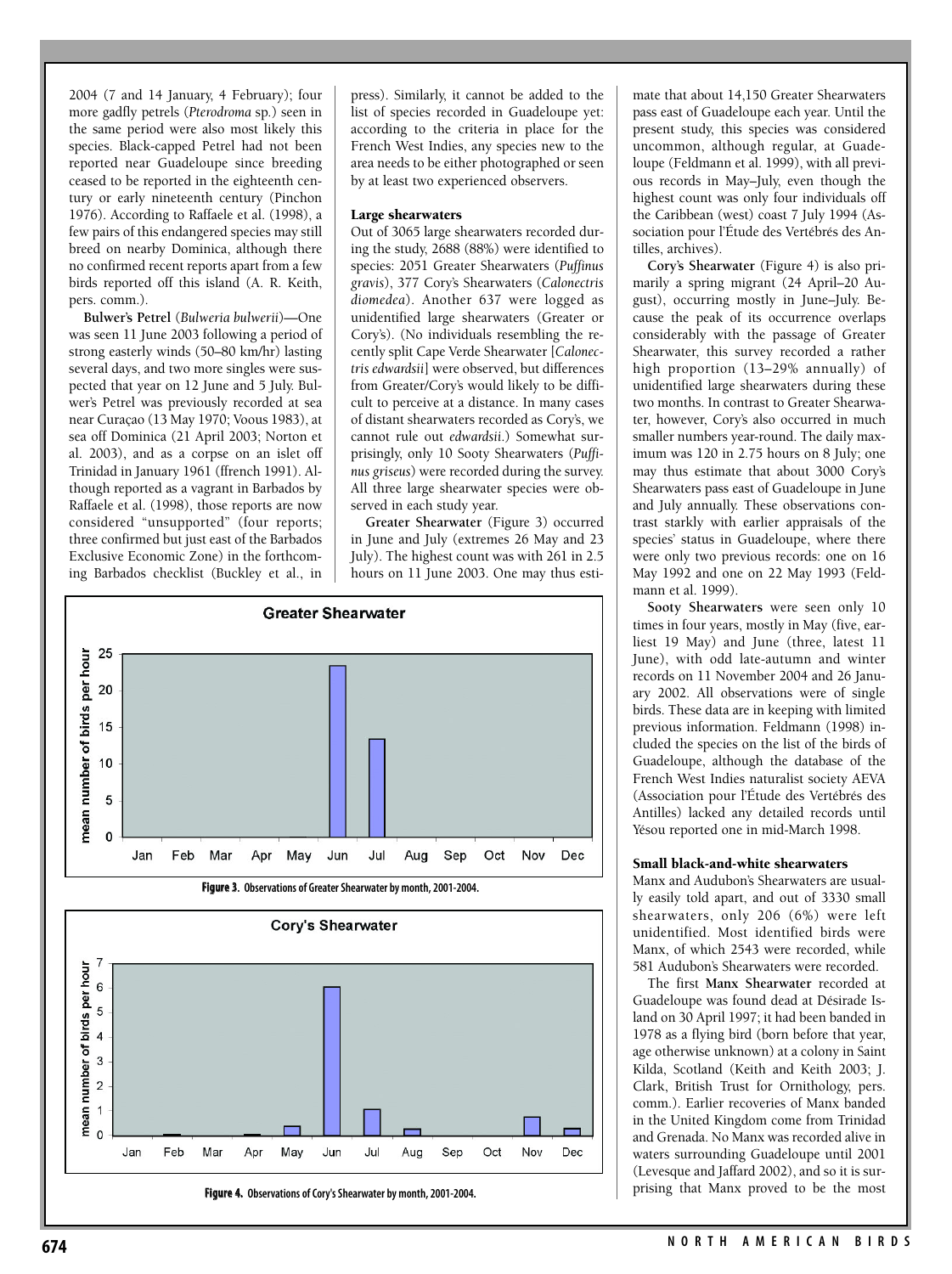



**Figure 6. Observations of Audubon's Shearwater by month, 2001-2004.**

abundant procellariiform in the present surveys—34% of all tubenoses recorded and 40% of all shearwaters—and thus probably the most abundant seabird off Guadeloupe (no systematic counts of terns have been undertaken, however). Manx has been recorded from 5 November through 10 June, sometimes in flocks of up to 18 birds, but it remains scarce outside its spring passage from February to May, peaking in March (Figure 5). The daily maximum was 597 in four hours on 3 March 2004 during strong northeasterly winds (up to 80 km/hr) that had begun the previous day. We estimated that on average an astonishing 26,000 Manx Shearwaters pass in February–May each year, three-quarters of them in March.

**Audubon's Shearwater** is the only shearwater known to breed in the Lesser Antilles. The nearest known colonies are in Dominica and Martinique, 66 and 149 km from the study area, respectively, but breeding is also suspected at Marie-Galante Island, which is just 24 km away. The species was recorded year-round during our study but proved very scarce outside the 4 April–9 July period (Figure 6). While the other shearwaters were

recorded at all times of day (Figure 7), it is remarkable that 72% of Audubon's Shearwaters were recorded prior to 0800 hrs, including 65% during the first hour after dawn. Research on the species' breeding biology in Martinique (R. Brithmer, pers. comm.; the late P. De Mercey, pers. comm., *fide* M. Pascal) indicates that hatching occurs from late March into April and fledging in June and July—thus with a fledging period in agreement with the 62-100 (mean=75) days as given by Harris (1969). This strongly sug-

gests that most if not all of the Audubon's Shearwaters observed during the present study were not migrants but local breeders dispersing to foraging areas at dawn. If this interpretation is correct, it is conceivable that individual birds may be routinely recorded multiple times. In that case, the number of different birds passing the study site during their April–June peak period cannot be estimated.

#### **Storm-petrels**

The 1068 storm petrels logged during the four years of the survey almost certainly under-represent their actual abundance in the study area, as such tiny seabirds can be difficult to detect at a distance. That 28% of those recorded were not identified to species likewise relates largely to the distances of observation involved. Nevertheless, the records shed light on the migration timing and relative abundance of the two regular species.

**Wilson's Storm-Petrel** (*Oceanites oceanicus*) accounts for 94% of identified stormpetrels recorded. It has been recorded from 14 February to 8 August, with peak numbers in April and May (Figure 8). An influx occurred on 25 April 2001, when 245 individuals were seen in only three hours. This passage excepted, the species' frequency is rather constant in April and May (at 4.7 ±1.7 birds/hr), and it can be estimated that on average about 8000 individuals pass Guadeloupe in March–June each year, a figure in contrast to earlier statements that the species is rare at Guadeloupe (Feldmann 1998). Outside this spring passage, a few were seen in the June–August period; "two" on 13 October 2004 possibly referred to only one individual; and one unidentified storm-petrel on 7 December 2004 was possibly this species, although Leach's might be more likely in the latter case, inasmuch as Raffaele et al. (1998) list Leach's as a "rare nonbreeding resident from November to June."

**Leach's Storm-Petrels** (*Oceanodroma leucorhoa*) were recorded in far fewer numbers (46) than Wilson's, all of them between 12 March and 4 June, with the highest frequen-



**Figure 7. Average shearwater distribution of records according to time of the day. The low frequency of Manx Shearwaters in the very first hour of the day is related to the shorter day (and thus later time of dawn), in March, when the species mostly occurs.**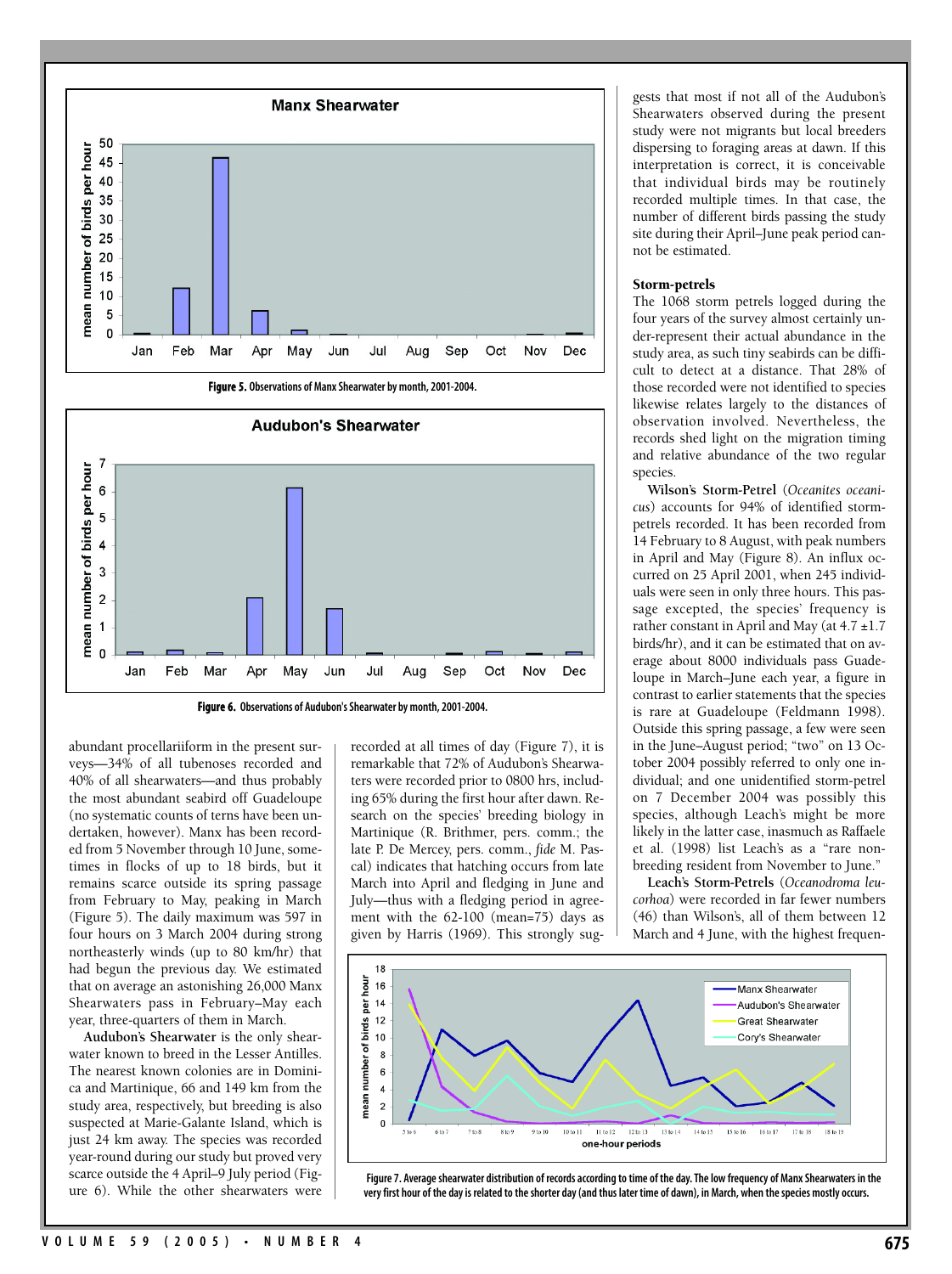



**Figure 9. Observations of Leach's Storm-Petrel by month, 2001-2004.**

cy (average of 0.5 bird/hr) in April. Interannual variability was high, however, with none in 2003 but twice the average number in April–May 2004. We thus estimate that Leach's Storm-Petrels off Petite-Terre in spring have ranged from zero to at least 800 birds per year during the study period. Furthermore, vessel-based observations several km offshore indicate that the actual Wilson's:Leach's ratio is probably about 10:1, rather than the 17:1 ratio observed from shore. This suggests that a significant proportion of distant, unidentified storm-petrels might be Leach's. Whatever the actual abundance of Leach's, the figures again contradict earlier assessments of the species' status in Guadeloupe, where it has been considered "rare" (Feldmann 1998). No Band-rumped Storm-Petrels (*Oceanodroma castro*) were recorded or even suspected, either from the coast or during boat-based offshore observations. Considering its regional

status (Raffaele et al. 1998), it is certainly possible that some of the unidentified stormpetrels were this species.

### **Discussion**

This four-year survey has revealed that many species previously considered rare in fact occur in large numbers in coastal waters off the Guadeloupe archipelago. The past deficiencies in our understanding of the status and distribution of tubenoses here may be most directly explained by the absence of systematic observations in spring from appropriate vantage points. It is now clear that many pelagic seabirds move through nearshore waters east of Guadeloupe. The observed seasonal pattern of most species agrees with previous knowledge about their migrations in the northwestern Atlantic Ocean generally, e.g., the northward post-breeding migration of austral breeders (Greater and Sooty Shearwa-

ters, Wilson's Storm-Petrel); the borealsummer dispersal westward of nonbreeding or post-breeding Cory's Shearwaters; and the return migration of boreal breeders such as Leach's Storm-Petrel and Manx Shearwater (Lee 1995, Keith and Keith 2003). The estimated average of 26,000 Manx Shearwaters each year in Guadeloupe's coastal waters indicates that a sizeable portion of the breeding population passes along the Lesser Antilles' Atlantic coasts when returning from South American wintering grounds. This species' distribution in the North Atlantic during the nonbreeding season has typically been mapped as extending no farther west than ca. 40° W (e.g., Cramp and Simmons 1977, Brooke 1990, Carboneras 1992). It is now clear that it extends much farther to the west, at least during northbound migration.

The information collected during the present study also raises several questions. Although Sooty Shearwaters migrate in large numbers into the Northern Atlantic in spring, they were observed in very small numbers compared to Greater Shearwaters. The scarcity of Sooty Shearwaters around Guadeloupe suggests that their typical migratory routes lie farther offshore, and landbased counts from other sites (e.g., eastern Bermuda) appear to confirm that inference. Clearly, ship-based pelagic studies would improve our knowledge of the distribution of this species and of others, such as Audubon's Shearwater, which is observed only rarely inshore outside of the nesting season. The distribution of pelagic seabirds extends much further offshore at sea than the relatively short range that can be scanned with a spotting scope from shore: what can be seen from shore surely is only part of a broader movement, and the numbers of storm-petrels, petrels, and shearwaters frequenting the deep Atlantic waters well east of the Lesser Antilles might prove to be much higher than those we have estimated for our study site in Guadeloupe. Studies of these seabirds' distribution and phenology that include various biotic and abiotic oceanographic parameters (such as seawater currents, sea surface temperature, nutrient richness, and plankton and fish densities) would provide a better understanding of these birds' habits and habitats than we have now.

We believe it likely that other east-facing sites along the Caribbean arc will prove to be productive for seawatching. For example, in April 2004 we briefly tried observing from the eastern point of Désirade Island, which lies farther east than Petite-Terre and closer to highly productive waters where Humpback Whales (*Megaptera novaeangliae*) congregate within 3 km or so of the coast. This short visit allowed us to record species never detected